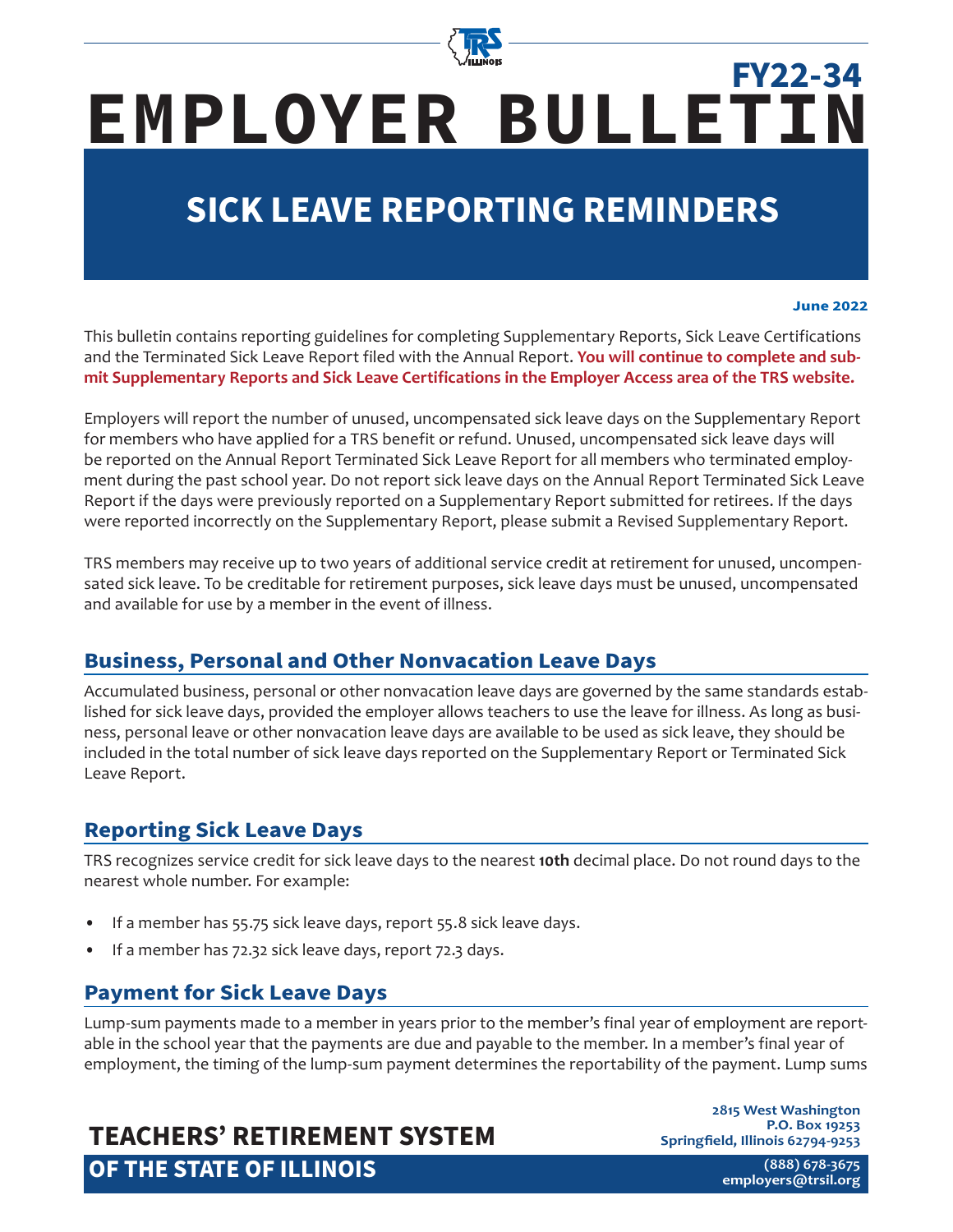

becoming due and payable prior to or concurrent with receipt of the employee's final paycheck for regular earnings or with the last day of employment are reportable to TRS as creditable earnings. Lump-sum payments becoming due and payable after the employee's final regular paycheck and after the last day of employment are not reportable to TRS.

When a teacher terminates employment, TRS requires the employer to report all unused, uncompensated sick leave days the member had available for use at termination. If a lump-sum payment for unused sick leave is reportable to TRS as creditable earnings, the days used in the payment calculation are considered compensated, and the compensated sick days are not reportable to TRS for service credit. However, if the lump-sum payment for unused sick leave days is not reportable to TRS as creditable earnings, the days used in the payment calculation are not considered to have been compensated at retirement, and the uncompensated sick leave days are reportable to TRS for service credit. Ultimately, either the days or the lump-sum payment is reportable to TRS, but never both and never neither.

# **Completing the Sick Leave Certification**

The Sick Leave Certification is completed differently for a member who received granted sick leave days than for a member who did not.

Column 1 on the Sick Leave Certification is labeled as the "Normal annual allotment of sick and personal or other nonvacation leave days available for use as sick leave as specified in the collective bargaining agreement or contract." Column 1 is based on the sick leave allotments stipulated in the CBA or contract. Additional sick leave days granted that meet the available for use requirement discussed below should not be included in Column 1.

Column 2 on the Sick Leave Certification is labeled as the "Total number of sick and personal and other nonvacation leave days available for use as sick leave added to the member's sick leave record during the school year." The employer must report the total number of days that were first made available for use in the event of illness to the retiring member during the specified school year. If additional days were granted to a member during a specified year and the additional days met the available for use requirement, the granted days must be included in Column 2.

If the normal annual allotment is prorated because the member worked a partial year or a part-time schedule, list the prorated amount in Column 1 and not the normal annual allotment for full-time, full-year teachers.

# **Definition of Normal Annual Allotment**

**Normal Annual Allotment Definition:** the amount of annual sick leave granted to members under the collective bargaining agreement (CBA), employment policies, or individual contracts including business, personal or other nonvacation leave days that can be used as sick days.

Some districts offer a tiered or graduated system of sick leave allotments based on the member's years of experience and/or accumulated sick leave balances or based on the length of time employed. TRS recognizes whatever number of sick leave days the teacher qualifies for under the terms of the CBA as that teacher's normal annual allotment. As long as the tiers are not based on the member's age, retirement eligibility or retirement notification, tiered normal annual allotments are not viewed as "granting." Following are some examples of tiered sick leave days:

### **EMPLOYER BULLETIN PAGE 2**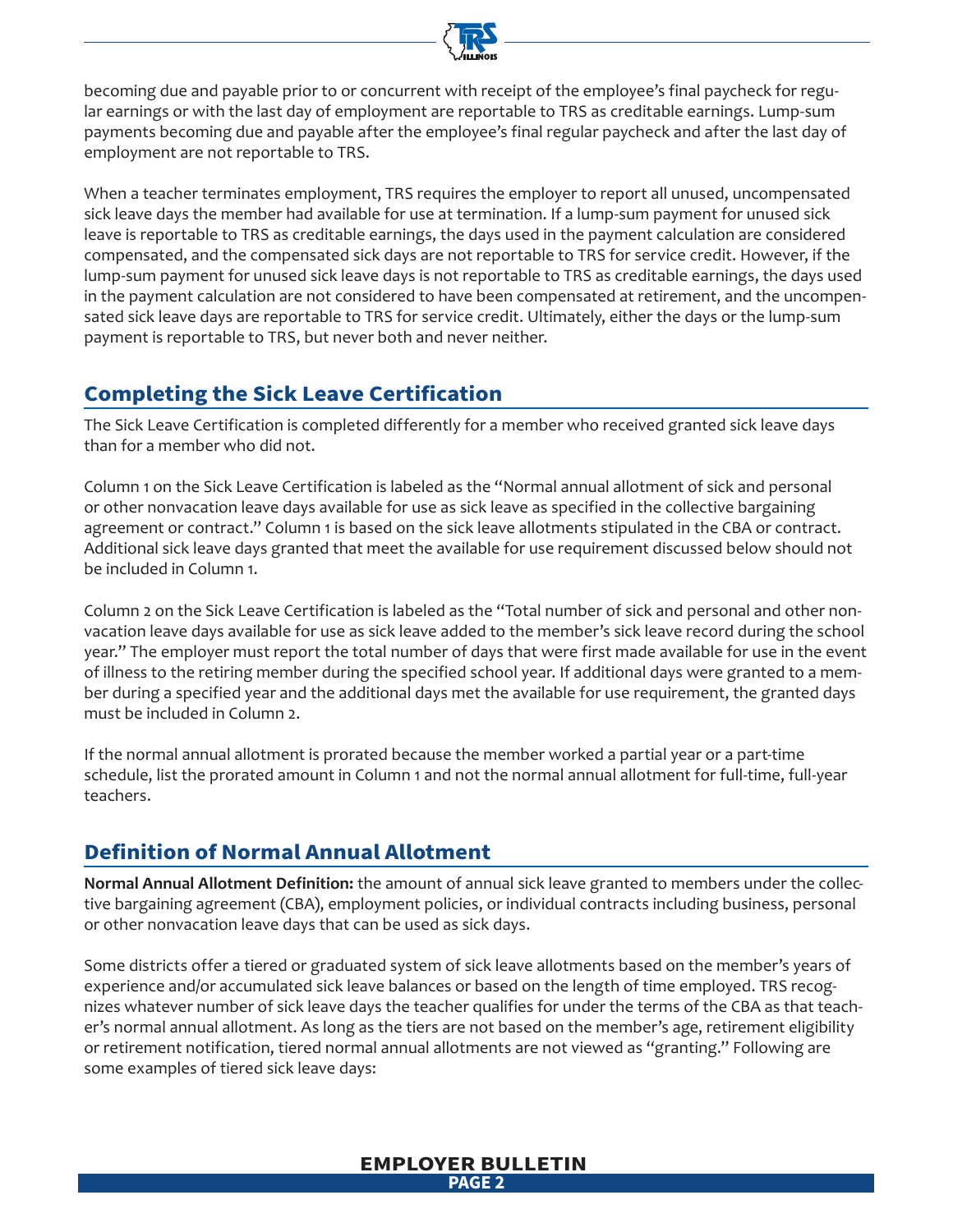### **Example 1:**

- Teachers with  $o$  10 years of experience get 10 sick leave days.
- Teachers with  $11 20$  years of experience get 15 sick leave days.
- Teachers with 21 30 years of experience get 20 sick leave days.
- Teachers with over 30 years of experience get 25 sick leave days.

### **Example 2:**

All teachers who have not accumulated 75 days of sick leave will receive 15 days per year. Once they have reached an accumulation of 75 days, they will receive 12 days per year.

### **Example 3:**

- Teachers who work nine months per year get 12 sick leave days.
- Teachers who work 10 months per year get 14 sick leave days.
- Teachers who work 11 months per year get 16 sick leave days.
- Teachers who work 12 months per year get 18 sick leave days.

### **Example 4:**

Teachers are provided with a normal annual allotment of 15 sick leave days. Teachers who have been employed at the district for five to nine years get an additional sick leave day, teachers who have been employed at the district 10 to 14 years get two additional sick leave days and teachers who have been employed at the district for 15 or more years get three additional sick leave days.

### **Granted Sick Leave Days**

The following are considered granted sick leave days:

- additional days awarded for good attendance or for not using sick or personal leave,
- additional days awarded for reaching a minimum accumulation of sick leave,
- sick leave days awarded in lieu of payment for extra duties,
- business, personal or other nonvacation leave days that are available for use as sick leave awarded in lieu of payment for extra duties,
- unused vacation days converted to sick leave,
- unused personal leave days that accumulate two-for-one as sick leave or personal leave,
- business, personal or other nonvacation days that are not available for use as sick leave but accumulate as sick leave if unused,
- unused bereavement leave days that convert to sick leave,
- days granted from a sick leave bank to preserve a member's personal sick leave balance in the final year(s) of service.